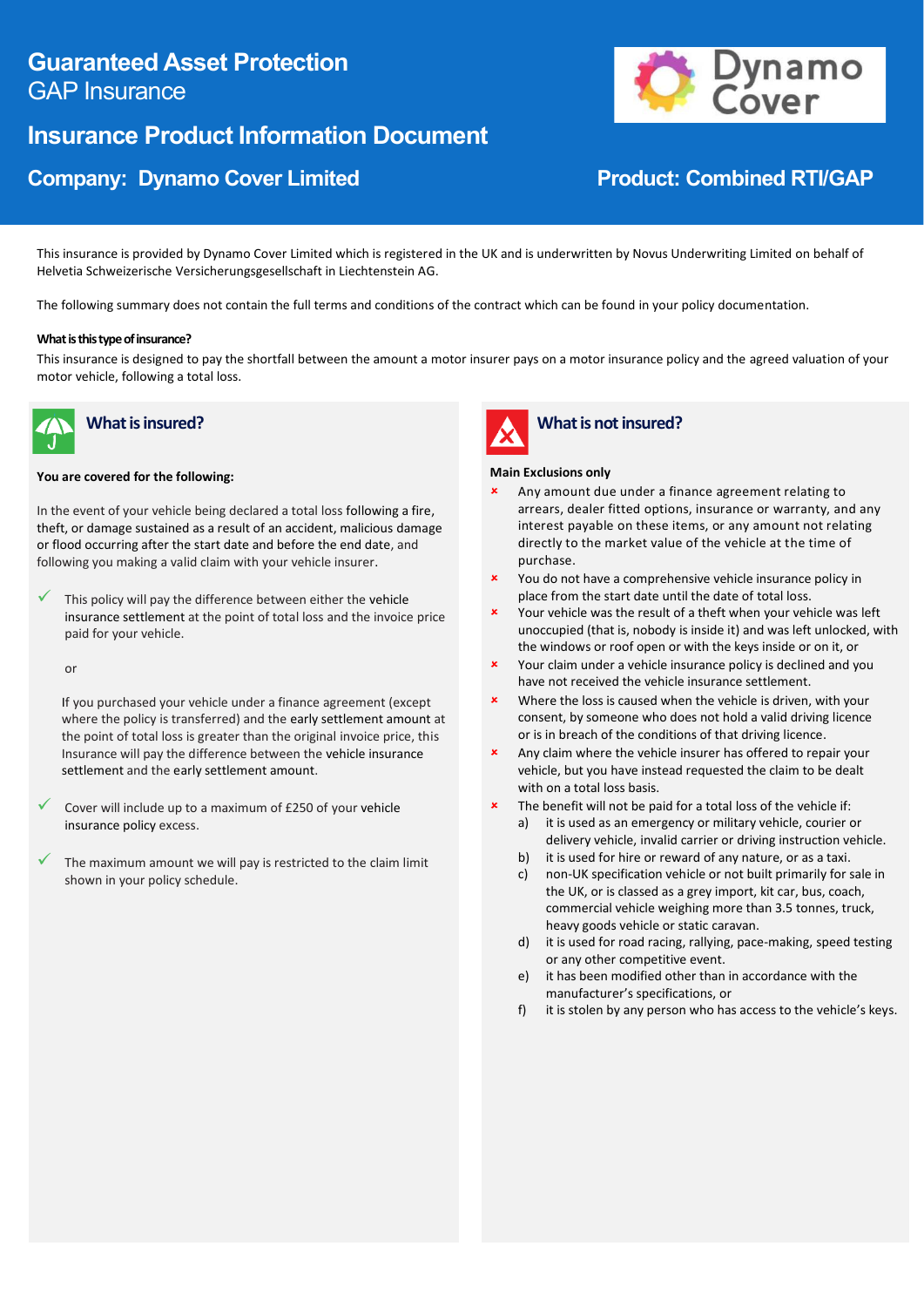# **Guaranteed Asset Protection** GAP Insurance

# **Insurance Product Information Document**

# **Company: Dynamo Cover Limited Company: Dynamo Cover Limited RTI/GAP**





## **Are there any restrictions on cover?**

The benefit will not be paid if the total loss:

**!** Is caused when the vehicle is driven, with your consent, by someone who does not hold a valid driving licence or is in breach of the conditions of that driving licence, or

**!** Occurred while the person in charge of the vehicle is convicted of driving under the influence of drink or drugs at the time of an incident, or driving against medical advice, or

**!** Results from any intentional act carried out by you.

We will not pay any claim:

**!** Where the vehicle insurer replaces your vehicle or offers you a replacement vehicle in settlement which you decline. **!** Caused by you taking part (either directly or indirectly) in a crime. **!** Where the vehicle insurer has offered to repair your vehicle, but you have instead requested the claim to be dealt with on a total loss basis.

This insurance does not cover:

**!** Any liability for death or bodily injury or damage to any person, damage to property or any other losses or expenses arising from the event that results in the total loss of the vehicle.



## **Where am I covered?**

- ✓ The United Kingdom, the Channel Islands and the Isle of Man.
- ✓ The vehicle is also covered whilst outside the UK, Channel Islands or Isle of Man for a maximum of 30 days in any 12 months of cover.

### **What are my obligations?**

#### **Disclosing important information**

(This applies if you are a private individual taking out the insurance wholly or mainly for purposes unrelated to your business, trade or profession) You must take reasonable care to provide complete and accurate answers to questions you are asked when you take out or make any changes to your policy.

#### **Duty of fair presentation**

(This applies if you are taking out the insurance contract in any other capacity)

Under the Insurance Act 2015, you have a duty to make fair representation of the risk to us before the policy starts, or when you make any amendments to your policy. This means you must:

- a) Disclose all material facts which you know or ought to know (a "material fact" is information that would influence our decision as to whether to inure you and, if so, on what terms),
- b) Make the disclosure in a reasonably clear and accessible way and,
- c) Ensure that every material representation of fact is substantially correct and made in good faith.

Full details of what constitutes "fair presentation" and the consequences of breaching this duty are given in the Policy Document.